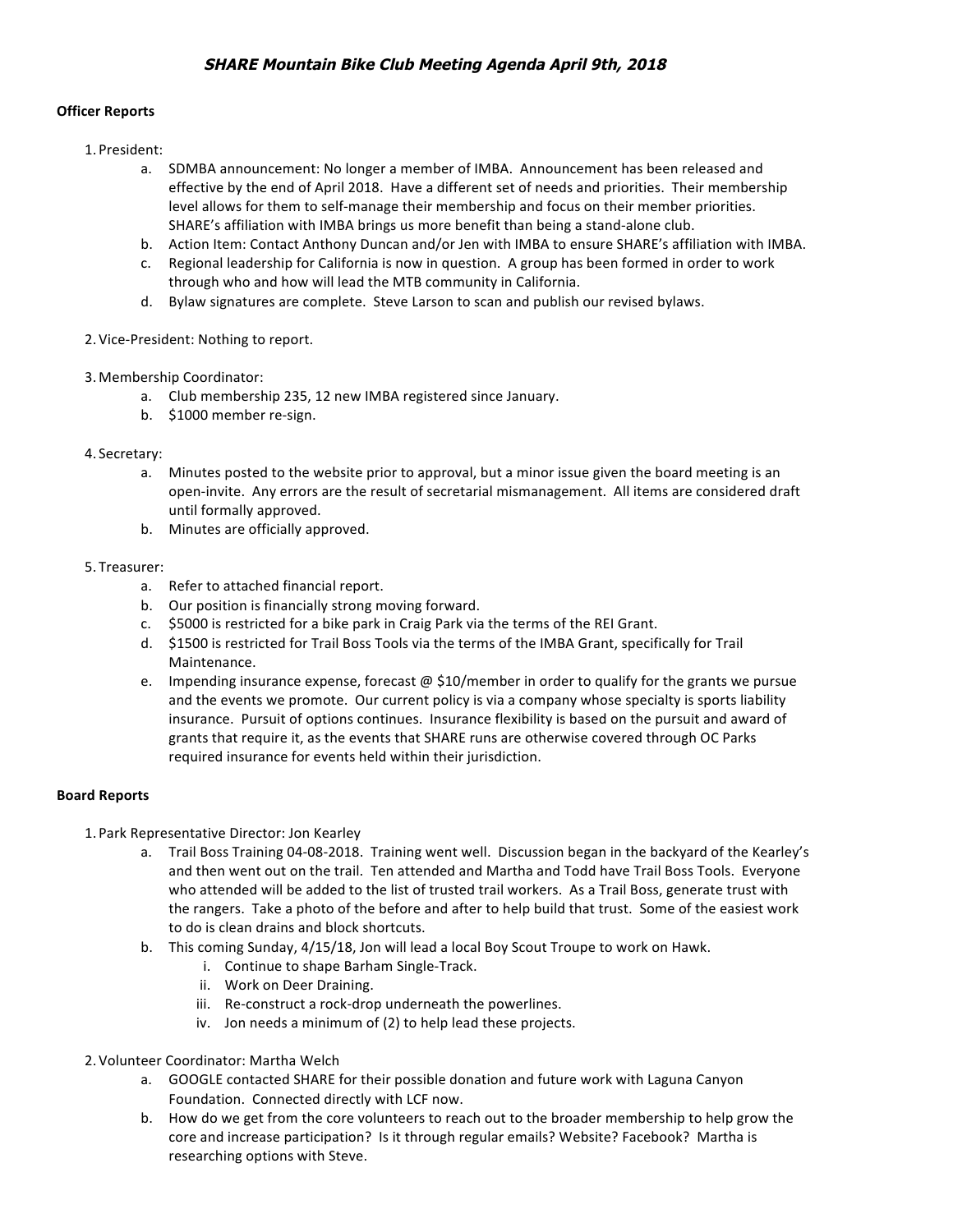- 3. Event / Activities Coordinator: Molly Hartsough
	- a. Accepts the position on an interim basis as the duties are refined.
- 4. Website and Social Media director: Andy Tucker
	- a. Group Photo of all board members-Board Members to submit photo to Andy.
	- b. Update bio for board members-Board Members to submit bio, 2-3 sentences maximum. Embrace the stereotype that you are.
	- c. Include election results and board appointments.
	- d. We currently have a single email address. Do we want to have an email address for each board member for receipt. However, all outgoing emails would have the same originating email address. Will follow-up and check-in.
- 5. Sponsorship coordinator: Mike Soursby
	- a. SHARE sponsors -best way to identify members to accepting shops.
	- b. Bike shops know that you are an IMBA member from your membership card that is available from your login profile. This is how shops who participate will provide the IMBA discounts. However, what does SHARE do beyond IMBA for its membership?
	- c. Mike will coordinate with Andy on promotion and outreach. Clubs, shops, NICA, etc., are all avenues.

### **Park Representative Reports**

- 1. Crystal Cove State Park:
	- a. Ruts on BFI were filled on 03-25-2018. Mostly successful.
- 2. Laguna Coast Wilderness Park:
	- a. 25<sup>th</sup> Anniversary event 04-22-2018 for the Laguna Canyon Foundation, need volunteers to man the trailheads to hand out bells and give information. On Earth Day. Martha working with Mike with Think MTB. Still looking for a 4-hour commitment for several individuals. Respond to Martha with interest. Hours and options are posted on the LCF web site.
- 3. Aliso and Wood Canyons Wilderness Park:
	- a. Non Dot Race rained out, new date 05-19-2018.
- 4. Whiting Ranch Wilderness Park:
	- a. Trail work happened Friday 03-23-2018. Sleepy Hollow work continues.
- 5. Santiago Oaks Regional Park:
	- a. Non Dot Race rained out, new date 06-30-2018.
- 6. Peters Canyon Regional Park
	- a. Nothing to report.
- 7. O'Neill Regional Park:
	- a. Take a Kid Mountain Biking 03-03-2018 was rained out, will have to move location. Craig Park is happy to host it again, maybe early July?
- 8. IOSP / IRC
	- a. Nothing to report.
- 9. Caspers Wilderness Park:
	- a. Adventure Day 04-07-2018 was a great time.
	- b. 20+ sign-ups for people added to our mail list that are potential new members. Martha is spearheading follow-up with assistance from Steve and Andy.
	- c. Trail work being done ahead of the Rwanda 50.
- 10. Chino Hills State Park: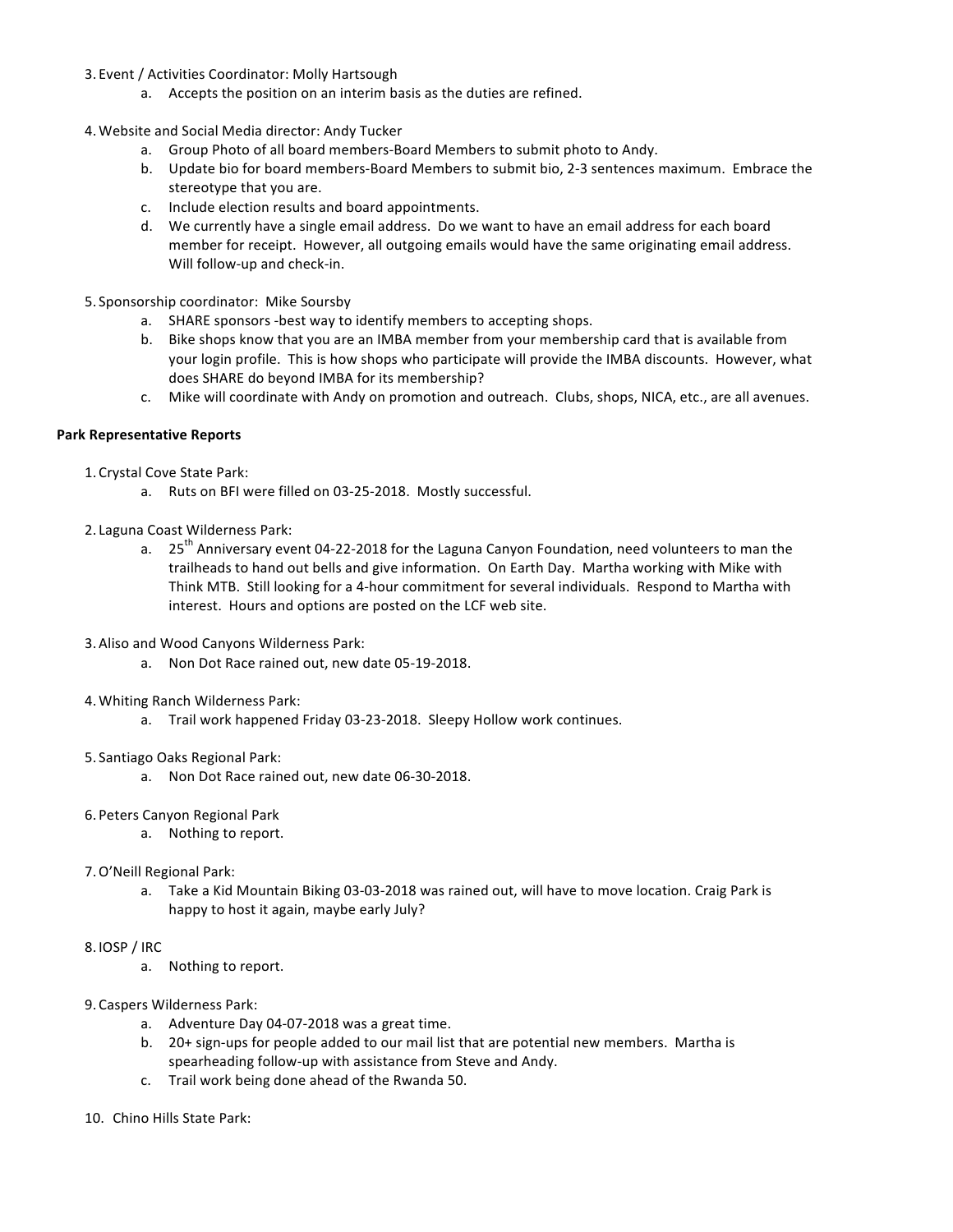- 11. San Onofre State Park:
	- a. TAV information meeting 3-22-2018. Attempting to establish a loose program like LCF does for a shift during the week. Looking for people with flexibility and identifying large features that would require activity. In the process of assessing the unofficial trails and potentially removing duplicate or redundant trails. Dogs in the area are prohibited on the single-tracks but allowed on the fire road.

### **Old Business**

- 1. Craig Park bike park update.
	- a. Met with several of the OC Parks folks about relocating the pump track to the dirt or doing some other items as an interim solution. Park resources are stretched thin for anything to be accomplished when its not super hot. Avoid conflict with the OC Parks Poker Ride. Preference is October.
	- b. Agreed that the  $1^{st}$  weekend of October is the best opportunity.
- 2. 50 Mile Ride for Rwanda 4-28-2018, we have 5 confirmed volunteers for our checkpoint.
	- a. Molly will volunteer to sweep.

### **New Business**

- 1. Poker Ride planning, Kevin Gaffney has offered to fill the Joker checkpoint again this year.
	- a. Food has been resolved.
	- b. Joker has been resolved.
	- c. Beer has been resolved.
	- d. Saturday, June  $16^{th}$ .
	- e. Prices and fees are \$35, no service fees. Lunch is \$10, includes (2) beers (Docent and Stone) and includes pulled pork, coleslaw, etc. 50% of our income is from raffle tickets. SHARE members get free lunch.
	- f. Permit process started and need to reserve the bartender.
	- g. Parking needs to be reserved for our vendors and allocating parking for our volunteers.
- 2. Strava Group for SHARE (see other clubs examples below)
	- a. Many other IMBA chapters have clubs and groups.
	- b. Andy to establish and members to start linking and outreach.
- 3. SHARE 30th Anniversary t-shirts or something to honor the occasion.
	- a. Celebrating 30 years of outreach. Think about ideas and bring them to the next meeting.
	- b. Andy suggested a social-style ride with a gathering afterwards to simply celebrate our existence.
	- c. That may doevetail into selling membership and outreach.
	- d. Group ride? Whiting? Open to everyone post ride raffle???
	- e. Target window of opportunity is September 2018.
- 4. Trail clean-up 04-21-2018 9:00 am 11:00 am located on the old railroad path in Huntington Beach / Westminster
	- a. Steve and Rory have been doing gravel rides on it. Rail ROW is an E/W connector.
- 5.Hurkey Creek camp out 06-01-2018 through 06-03-2018
	- a. Outstanding. More trails are in operation.
	- b. (5) Campsites and (6) People.
	- c. Need a Facebook Event. It is on the website.  $1^{st}$  come,  $1^{st}$  served. SHARE charges \$10/person except for volunteers. Max  $(15)$  open spots and  $(15)$  volunteers. Capacity is  $(30)$  total.
- 6. Bee's and Butterflies 06-03-2018 10:00 am 3:00 pm Thomas Riley Wilderness Park, anyone available that isn't going to Hurkey Creek?
	- a. No commitment at this point.
- 7. Roundtable
	- a. Brad Larkins is semi-retiring in June.
	- b. Jacques: Group ride on 5/5 or 5/12? Confirmation of route and timing (San Gabriels, Golden Eagle).
	- c. Keith turns 60 on 5/5. Recommends riding Upper Holy Jim.